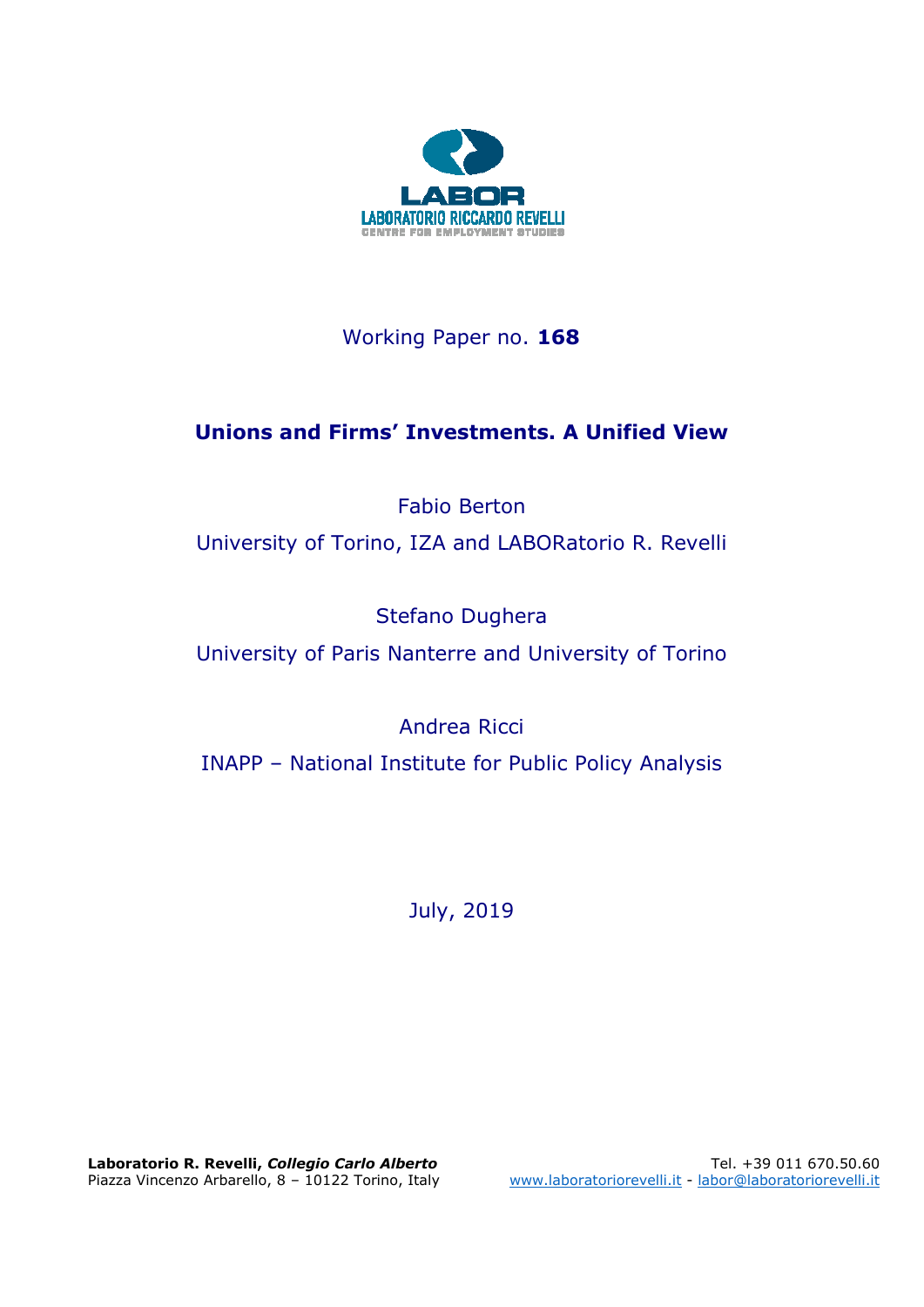# **Unions and firms' investments. A unified view**

#### **Fabio Berton** abc

*<sup>a</sup>University of Torino, Department of Economics and Statistics, Lungo Dora Siena, 100/A – 10153 Torino – Italy [\(fabio.berton@unito.it\)](mailto:fabio.berton@unito.it). <sup>b</sup> IZA – Institute for the Study of Labor, Schaumburg-Lippe-Strasse, 5-9 – 53113 Bonn – Germany, <sup>c</sup> LABORatorio R. Revelli, c/o Collegio Carlo Alberto, Piazza Vincenzo Arbarello, 8 – 10122 Torino - Italy*

#### **Stefano Dughera** ad

*<sup>a</sup>University of Torino, Department of Economics and Statistics, Lungo Dora Siena 100/A – 10153 Torino – Italy [\(s.dughera@unito.it\)](mailto:s.dughera@unito.it). dUniversity of Paris Nanterre, EconomiX - UMR CNRS, Avenue de la République 200 – 92001 Nanterre – France*

#### **Andrea Ricci** <sup>e</sup>

*e INAPP – Institute for Public Policy Analysis, Corso d'Italia 33 – 00198 Roma - Italy (an.ricci@inapp.org).* 

**Abstract.** In this paper, we present a simple model in which a unionized and non-unionized firm optimally make investment decisions given their labor productivity. By allowing workers' organizations to have positive effects on labor effort, we find that the classic hold-up problem does not necessarily survive. We also derive conditions under which rent-seeking by unions may actually encourage firms' investments.

**Keywords.** Labor Unions ⋅ Rent seeking ⋅ Workers' effort ⋅ Firms' investments ⋅ Hold-up **JEL.** J51 ⋅ O31 ⋅ O32

This research did not receive any specific grant from funding agencies in the public, commercial or not-for-profit sectors. Declaration of interests: none.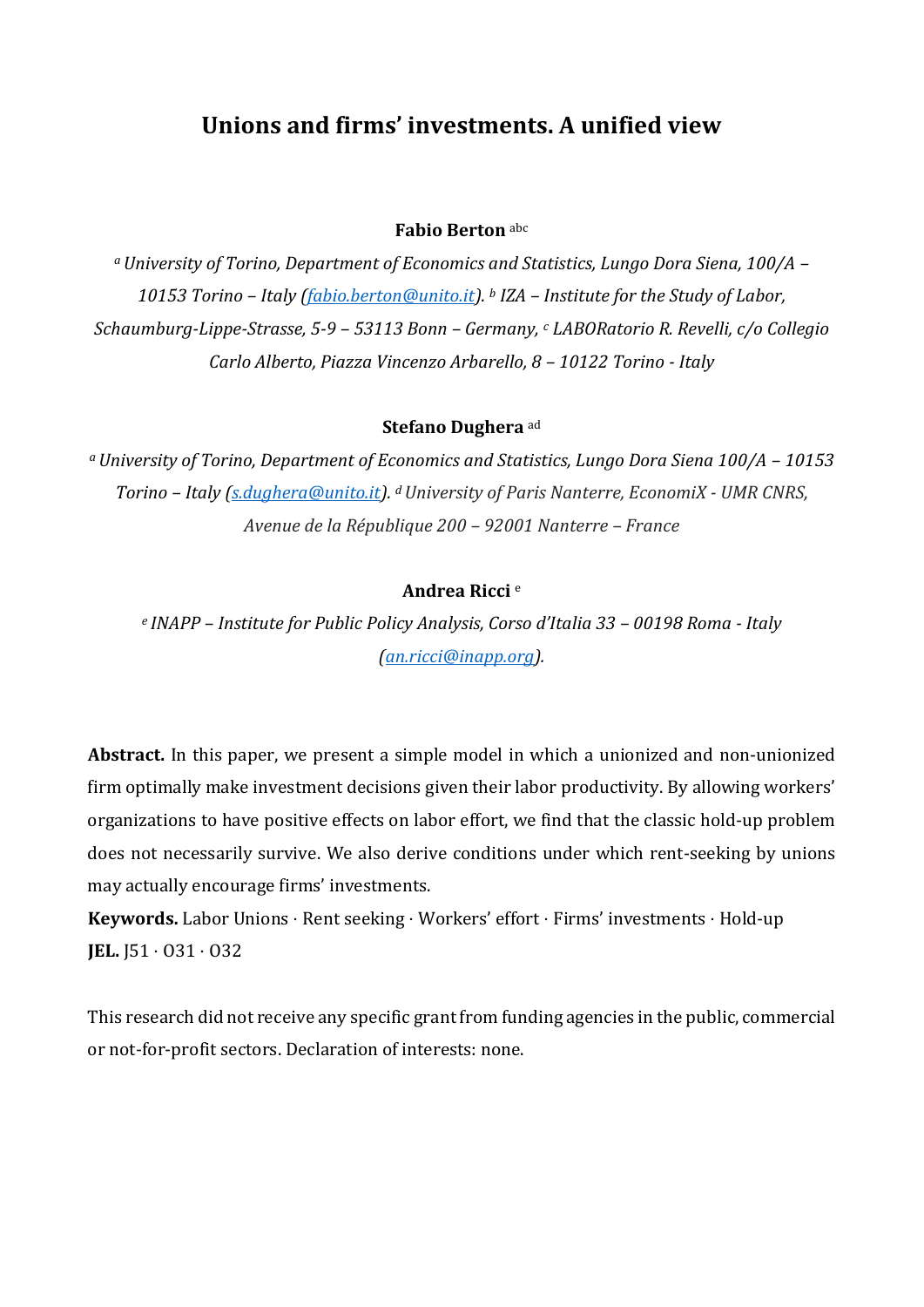## **1. Introduction<sup>1</sup>**

<u>.</u>

The effect that WO have on investments is a debated topic, and it has been conjectured as either benign—the voice face of WO (Freeman and Medoff, 1984)—or adverse—the rentseeking (Grout, 1984), the Luddist and the monopoly face of WO (Lindblom, 1948). Concerns on the sign of the WO-I correlation have been raised also in the field of strategic R&D (Beath et al., 1989). Moreover, once wages are allowed into the picture with positive feedbacks on productivity (Solow, 1979), rent-seeking may even foster investments. Addison and Teixeira (2019: 111) have indeed recalled that «*unions may generate worker cooperation* […] *However, the threat of credible punishment implies bargaining power and in turn implies rent-seeking behavior* ». In this view, rent-seeking prevents employers to hold-up employees, who may be thus induced to reciprocate and augment their effort. Similarly, if WO play a role in affecting the non-monetary components of job-satisfaction—e.g. by favouring practices that increase workers' well-being—the feedback effect on productivity may be further enhanced.

This seems actually to be the case. Cotti et al. (2014) show indeed that unions enhance workers' well-being, while Antonioli et al. (2011) find a positive effect of cooperative IR and organizational innovations on employees' satisfaction2. The latter is then positively correlated with productivity (Böckerman and Ilmakunnas, 2012; Bryson et al., 2017; DeNeve et al., 2019) and with practices emphasizing flexibility and autonomy (Holm and Lorenz, 2014). In addition, personnel psychologists and HR management scholars have long insisted on the importance of getting the right fit between individual and job characteristics (Kristof-Brown et al., 2005; Felstead et al., 2015). This may either occur because higher satisfaction associates with higher morale (Strauss, 1968) or because employees are more confident in performing tasks they feel compatible with their abilities (Bénabou and Tirole, 2003). It is our contention that WO may play a positive role in both mechanisms, as they may either improve work morale by promoting long-term contracts, higher occupational standards and the likes, or may bargain to introduce organizational innovations that correlates positively with workers' well-being.

These arguments may be further reinforced in the case innovations and other firms' investments are associated with on-the job training, whose amount cannot be contracted because of the unverifiable nature of firms-specific human capital accumulation (Hashimoto,

<sup>1</sup> Abbreviations: *N* (non-unionized); *U* (unionized); *WO* (workers' organizations); *WO-I* (workers' organizations and investments); *IR* (industrial relations); *HR* (human resources).

<sup>&</sup>lt;sup>2</sup> The meta-regression analysis in Laroche (2016) supports the opposite hypothesis, i.e., that unions and jobsatisfaction are negatively correlated, although the result seems to be biased by unsolved endogeneity issues.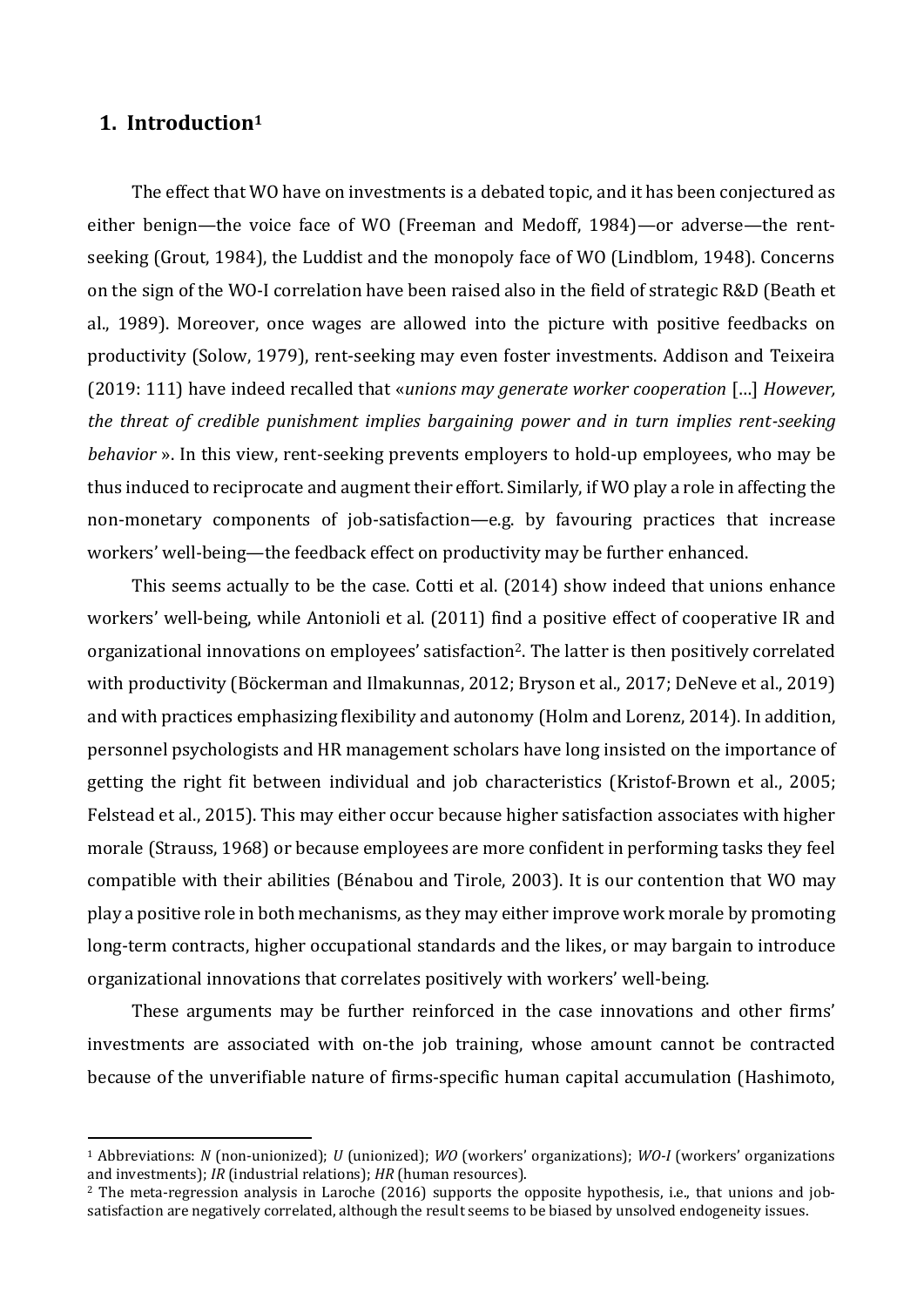1981; Hashimoto and Yu, 1980). In this context, the presence of WO may reduce the moral hazard problem in financing training by reducing inefficient job destruction and, then, favoring optimal level of firms' investment—given the complementarities between on the job training and innovations—i.e leading to social efficiency.

The character of IR plays also a crucial role. More conflictual systems of industrial relation have been theorized to worsen the hold-up problem, as firms are likely to diminish (increase) their investments when they expect their labor force to oppose (favour) the introduction of new technologies (Menezes-Filho and Van Reenen, 2003). WO with little bargaining power thus, may find strategical to mitigate the industrial conflict and improve the non-monetary facets of job-satisfaction, thus stimulating investments via the feedback effect mentioned above. Addison and Teixeira (2019), for instance, found that work councils reduce strikes incidence only when they are not dominated by unions. This suggests that the WO bargaining power has a major effect on the character of the IR.

This lack of theoretical consensus has been nurtured by the mixed empirical evidence. Although most studies suggest that rent-seeking depresses firms' investments—see Card et al. (2016)—both Machin and Wadhwani (1991) and Addison et al. (2007) find no support to this hypothesis. The divide emerges even more clearly investigating the effect of WO on R&D. With few exceptions (Walworth, 2010), the WO-R&D correlation appears negative for North-America, and either neutral or slightly negative—but often lacking statistical significance—for the EU. Commentators have explained this "Atlantic divide" in institutional terms—see Menezes-Filho and Van Reenen (2003). Recent support comes from Addison et al. (2016) and Bradley et al. (2016).

In this paper, we study a theoretical model where WO affect firms' investments through an indirect effect on labor productivity. The idea is simple: if WO have positive repercussions on workers' well-being who reciprocate by exerting higher efforts, investment returns may be higher in unionized than in non-unionized firms. By allowing utility-maximizing workers to choose their effort for a given wage and effort cost, we not only account for the possibility that higher wages may translate in higher participation, but also that a relative increase (decrease) in the cost of effort due to the presence of WO may translate in lower (higher) participation levels. The character of the IR is key to this mechanism. Under given combinations of the union's bargaining power and the character of the IR, we find that the traditional hold-up view no longer survives, and WO foster rather than inhibit investments.

We hence provide a conceptual contribution—see Klein and Potosky (2019)—to the debate on the desirability of WOs as a mediating body within HR relationships, in at least three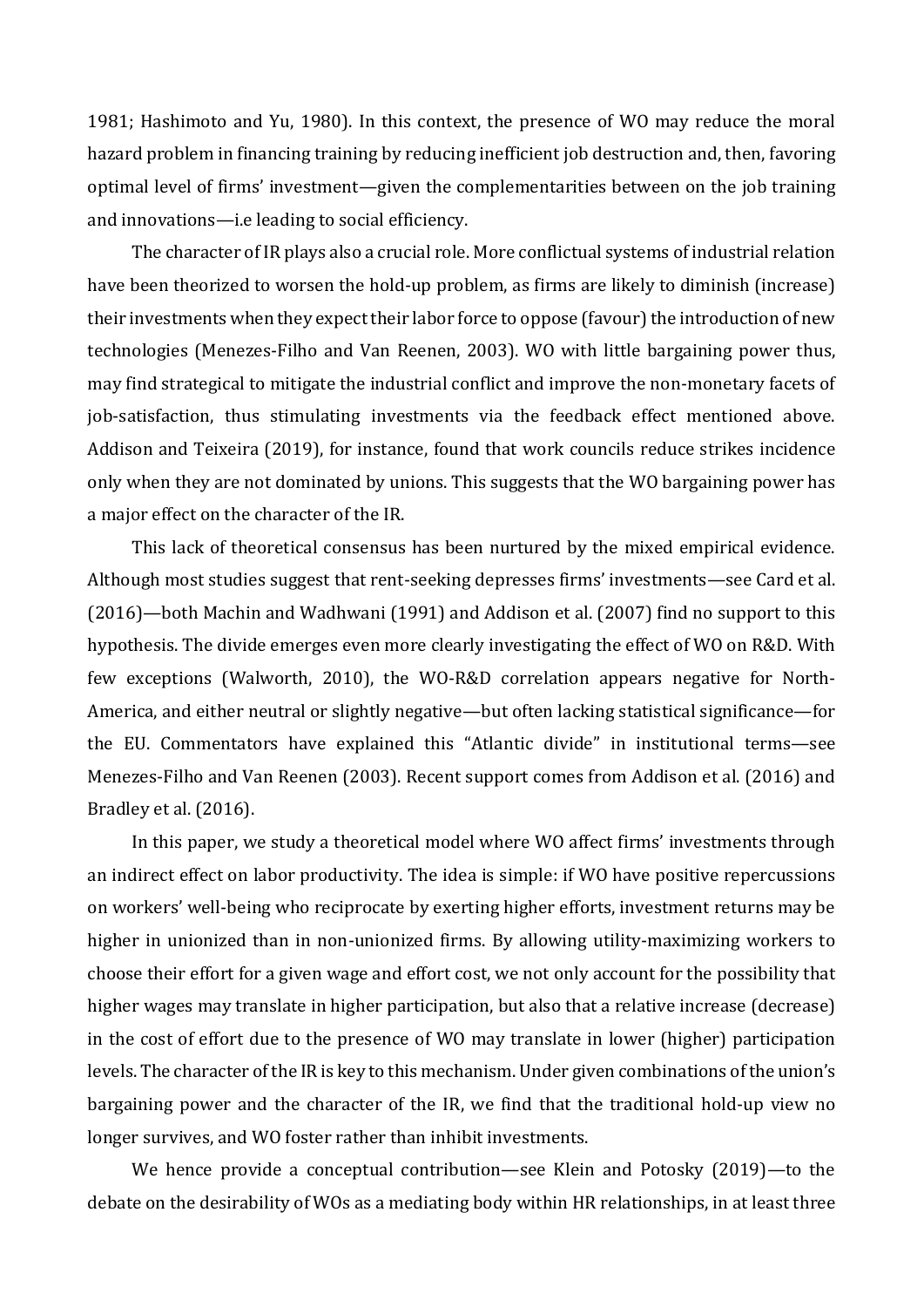ways: first, we provide a *critical analysis* of WOs as we challenge the conventional wisdom that they have a negative effect upon employers' willingness to invest. Second, we do this by combining existing theories within a *unique framework* for the analysis. Third, through the combination of different theories we are also able to obtain a *refinement* of the overall analytical picture, inasmuch as we clearly identify the conditions—in terms of WOs' power and industrial relations climate—when workers' organizations favour the employers' willingness to invest.

#### **2. A unified view**

<u>.</u>

In the economy there are two firms, a *U-* and a *N-* firm. Both employ a single unit of labor and optimally make investment decisions given labor productivity. Investment returns are given by  $f(I)$  weighted by worker's effort  $0 \le e \le 1$ . According to standard assumptions,  $f'(I) > 0$  and  $f''(I) < 0$ . Moreover,  $f(0) = 0$ .

Following Stark and Hyll (2001), we model the worker's behavior through a "reaction function" that determines the optimal effort for a given wage. Both firms pay their worker an exogenously given fraction  $0 < x < 1$  of their returns<sup>3</sup>. In addition, WO transfer an extra share  $0 \lt y \lt 1 - x$  of the rent to the *U*-worker, thus reducing investments returns. As such, y is a measure of the union's bargaining power. We then define  $w_N = xf(I)$  and  $w_U = (x + y)f(I)$ . The workers' problem writes:

$$
\max_{1 \le e \le 0} U_i = w_i e - h_i e^2, i = U, N
$$
 (1)

where  $h_i > 0$ ,  $i = U, N$  measures the firm-specific effort cost. As is common, we assume the disutility of working to be increasing and convex in  $e$  (Stark and Hyll, 2001; Swank, 2016).

Plugging  $w_N$  and  $w_U$  in (1), we obtain the workers' optimal efforts:

$$
e_U^* = \frac{(x+y)f(I)}{2h_U} \tag{2}
$$

$$
e_N^* = \frac{x f(I)}{2h_N} \tag{3}
$$

The profit-functions of the  $U$ - and of the  $N$ -firm are given by:

<sup>&</sup>lt;sup>3</sup> We keep  $x$  exogenous to allow for external factors, such as labor market institutions, to determine sub-optimal wages.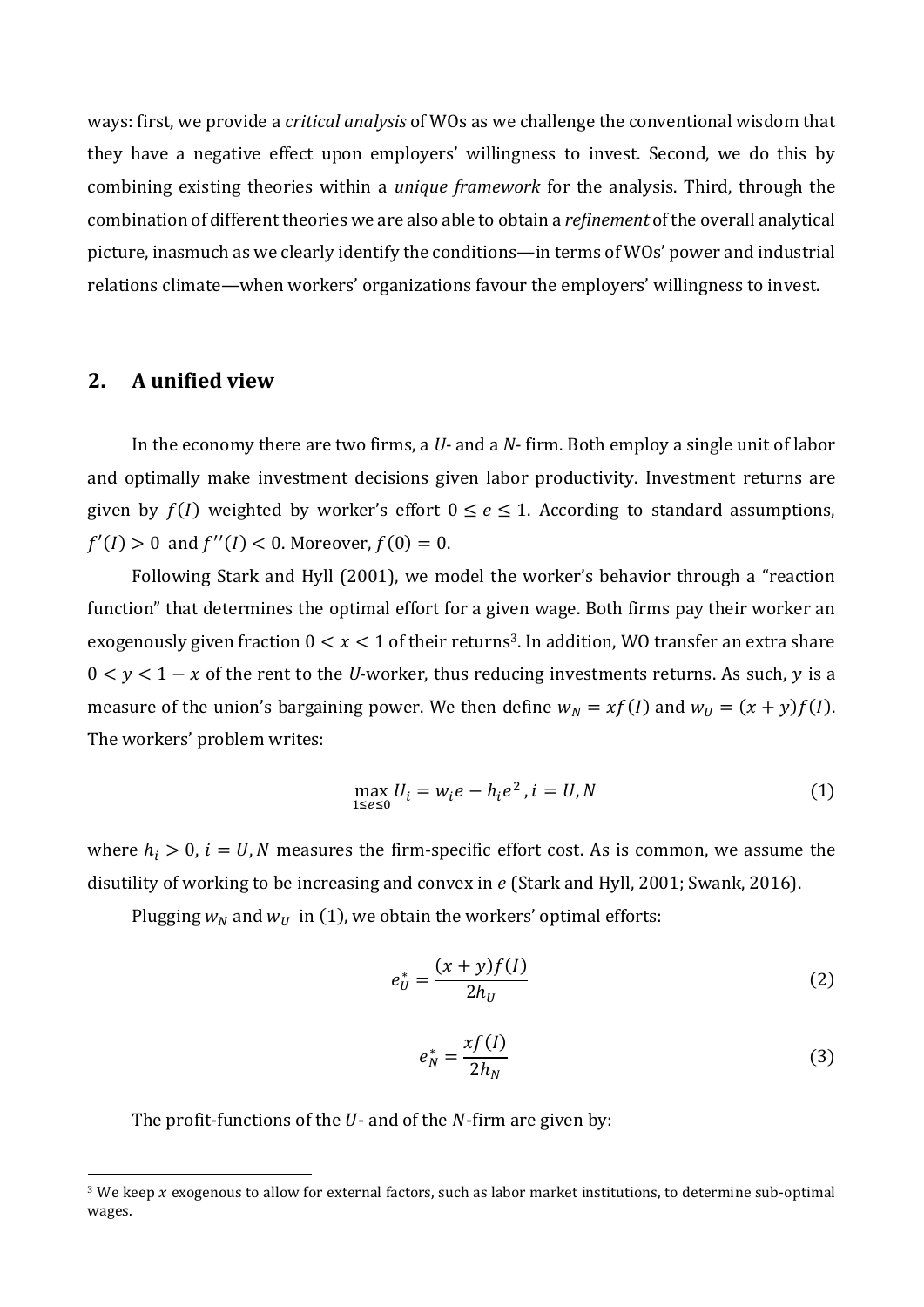$$
\Pi_U = e_U(1 - x - y)f(I) - CI \tag{4}
$$

$$
\Pi_N = e_N(1-x)f(I) - CI \tag{5}
$$

where  $C > 0$  is the unitary investment costs. Plugging (2) into (4) and (3) into (5), we derive the f.o.c. for optimal investments:

$$
\frac{x+y}{2h_U}(1-x-y)\frac{\partial f^2(I)}{\partial I} = C
$$
 (6)

$$
\frac{x}{2h_N}(1-x)\frac{\partial f^2(I)}{\partial I} = C\tag{7}
$$

where  $\frac{\partial f^2(I)}{\partial I} > 0$  and  $\frac{\partial^2 f^2(I)}{\partial^2 I}$  $\frac{1}{\partial^2 I}$  < 0 by assumption<sup>4</sup>. By assuming that an interior solution to (6) and (7) exists, we denote by  $I_U$  and  $I_N$  the arguments that maximise (4) and (5) respectively. To assess the effect of WO on firm's investments, we equalize the l.h.s. of (6) and (7) and derive the threshold level in the WO's bargaining power for which  $I_U = I_N$ , which is the value of y that solves:

$$
-y^2 + (1 - 2x)y + (x - x^2)(1 - h) = 0
$$
\n(8)

where  $h \equiv h_U/h_N$ . Logically, if the WO's bargaining power is higher than the threshold,  $I_U < I_N$ , while, if it is lower,  $I_U > I_N^5$ . However, since  $h_U$  may be either equal, larger or smaller than  $h_N$ , the solution of (8) vary with the value of h. Taking h as a proxy for the character of the IR, we say that IR are cooperative if  $h < 1$ , that are neutral if  $h = 1$ , that are conflictual if  $h > 1$ . By focusing on the cases for which  $I_U > I_N$ , we can provide with a unified view on the WO-I correlation, which is summarized in the following Proposition:

**PROPOSITION 1—***When unions bargain higher wages and employees reciprocate by exerting higher efforts, unionized firms may invest more than their non-unionized competitors. This* 

<u>.</u>

<sup>&</sup>lt;sup>4</sup> This amounts to assuming that  $f(I)$  is "concave enough". A functional form of  $f(I)$  for which  $\frac{\partial f^2(I)}{\partial I} > 0$  and  $\partial^2 f^2(I)$  $\frac{d^2 f^2(t)}{dt^2}$  < 0 would be, for instance,  $f(I) = I^{\beta}$ , assuming  $0 < \beta < 1/2$ , so that  $f^2(I) = I^{2\beta}$ , with  $\frac{\partial f^2(I)}{\partial I} = 2\beta I^{2\beta - 1} > 0$ 0 and  $\frac{\partial^2 f^2(I)}{\partial r^2}$  $\frac{f^{2}(I)}{\partial^{2}I} = 2\beta(2\beta - 1)I^{2\beta - 2} < 0.$ 

<sup>&</sup>lt;sup>5</sup> An alternative proof of the sufficient condition for  $I_U > I_N$  appears in the Appendix.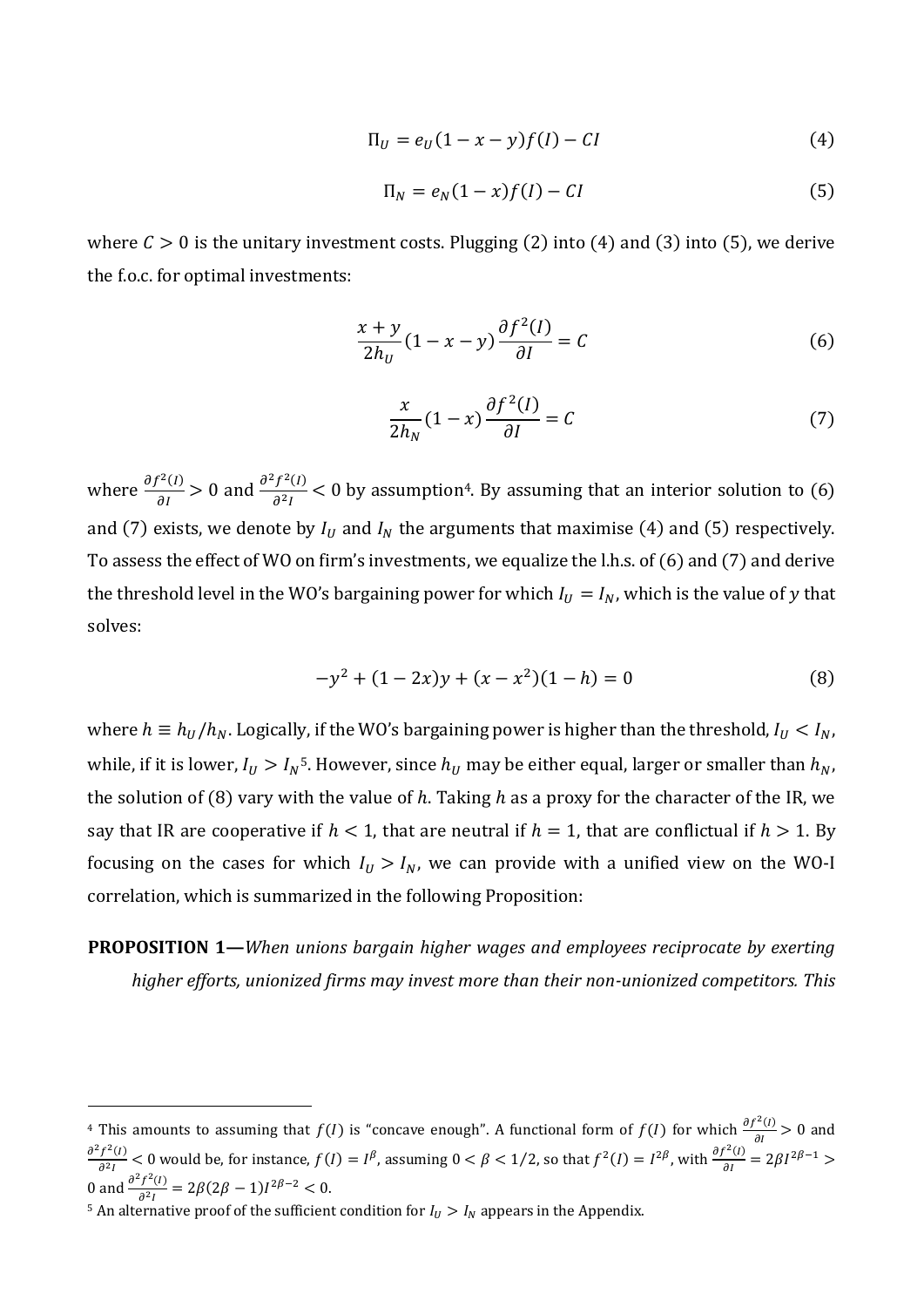*occurs when the losses from rent-seeking are more than compensated by the workers' higher participation, which in turn requires that union's power is not too high. In particular:*

$$
\delta_l > 0: \begin{cases} \text{if } h < 1, 0 \le y < \frac{1 - 2x + [1 - 4h(x - x^2)]^{1/2}}{2} \\ \text{if } h = 1, 0 < y < 1 - 2x \text{ and } x < 1/2 \\ \text{if } h > 1, \frac{1 - 2x - [1 - 4h(x - x^2)]^{1/2}}{2} < y < \frac{1 - 2x + [1 - 4h(x - x^2)]^{1/2}}{2}, x < 1/2 \text{ and } h < \frac{1}{4(x - x^2)} \end{cases} (9)
$$

From Proposition 1, the following Remarks are worth drawing:

- (i) Since  $\frac{1-2x+[1-4h(x-x^2)]^{1/2}}{2}$  $\frac{h(x-x^2)^{1/2}}{h} \geq 1 - 2x < \frac{1-2x+[1-4h(x-x^2)]^{1/2}}{2}$  $\frac{h(x-x)}{2}$   $\big| h < 1$ , the less conflictual the system of IR, the wider the range of the union's bargaining power which fosters firm's investments;
- (ii)  $\max_{0 \le y \le 1-x} \delta_i$  yields  $y^* = \frac{1-2x}{2}$  $\frac{2z}{2}$ , which is the degree of union power which maximizes the difference between the *U* and the *N*-investments. Since  $\frac{1-2x-[1-4h(x-x^2)]^{1/2}}{2}$  $\frac{|h(x-x^2)|^{1/2}}{2} < \frac{1-2x}{2}$  $\frac{2\lambda}{2}$  <  $1-2x+[1-4h(x-x^2)]^{1/2}$  $\frac{h(x-x)}{2}$   $\Big|_{h>1}$ , unions may have a positive but sub-optimal effect on firm's investments in all three regimes of IR;
- (iii) Cooperative systems of IR foster firm's investments even when the union's bargaining power is null. In this case, WO devoid of bargaining power—e.g., work councils—may foster firms' investments.
- (iv) Conflictual systems of IR foster firm's investments if the union's bargaining power is neither too high nor too low*.* In this case, rent-seeking acts as an investment-enhancing device.

To derive further insights from our model, we compare the workers' well-being across the *U* and the *N* settings. By plugging (2) and (3) into (1), we obtain the equilibrium levels of the worker's utility, which are given, respectively, by  $U_U = \frac{(x+y)^2}{4h_U}$  $\frac{(x+y)^2}{4h_U}f^2(I)$  and  $U_N = \frac{x^2}{4h_U}$  $\frac{x^2}{4h_N}f^2(I)$ . The utility differential writes:

$$
\delta_U = y^2 + 2xy + x^2(1 - h) \tag{10}
$$

Imposing  $\delta_U > 0$  and solving for y, we see that: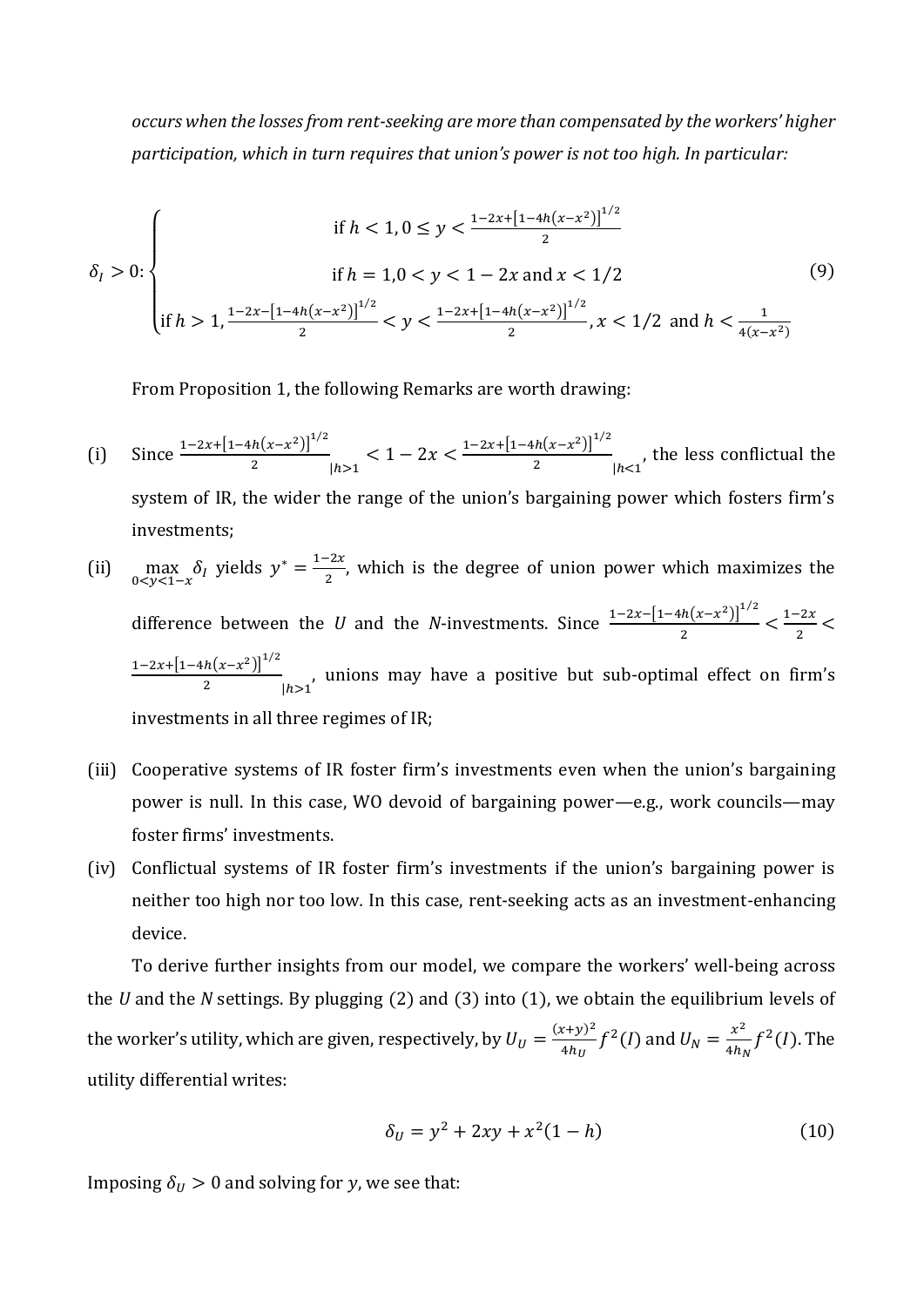#### **PROPOSITION 2**

- (i) *If IR are either cooperative or neutral, unionization fosters workers' well-being regardless of the unions' bargaining power;*
- (ii) *if IR are conflictual, unionization fosters workers' well-being if:*

$$
y > x(h^{1/2} - 1) \text{ and } h < \frac{1}{x^2} \tag{11}
$$

Results from Propositions 1 and 2 are combined in Table 1.

|                                             | $\delta_i > 0$                                                                                                                                            | $\delta_{II} > 0$    |
|---------------------------------------------|-----------------------------------------------------------------------------------------------------------------------------------------------------------|----------------------|
| $0 < h \leq 1$                              | $\left\{ \begin{array}{l} 0 \leq y < \frac{1}{2} \left\{ 1 - 2x + [1 - 4h(x - x^2)]^{1/2} \right\} \\ 0 < r < 1 \end{array} \right.$                      | Always               |
| $h=1$                                       | $\begin{cases} 0 < y < 1 - 2x \\ 0 < x < 1/2 \end{cases}$                                                                                                 | Always               |
| $1 < h < \frac{1}{4(x-x^2)}$                | $\begin{cases} y > \frac{1}{2} \{1 - 2x - [1 - 4h(x - x^2)]^{1/2}\} \\ y < \frac{1}{2} \{1 - 2x + [1 - 4h(x - x^2)]^{1/2}\} \\ 0 \le x < 1/2 \end{cases}$ | Always               |
| $\frac{1}{4(x-x^2)} \leq h < \frac{1}{x^2}$ | Never                                                                                                                                                     | $y > x(h^{1/2} - 1)$ |
| $h \geq \frac{1}{r^2}$                      | Never                                                                                                                                                     | Never                |

#### **Table 1. When unions raise investments and utility**

## **3. Conclusions**

In this paper, we provide a theoretical explanation to the mixed evidence on the WO-I correlation. By allowing WO to have indirect effects on productivity, we find that the hold-up problem does not necessarily survive and that rent-seeking by unions may even encourage firms' investments. This possibility crucially depends on the climate of IR: the more conflictual it is, the lower the possibility that rent-seeking by unions may even encourage investments. The character of the IR, in turn, has a positive effect in our model, as it favorably impact both investments returns and on-the-job well-being.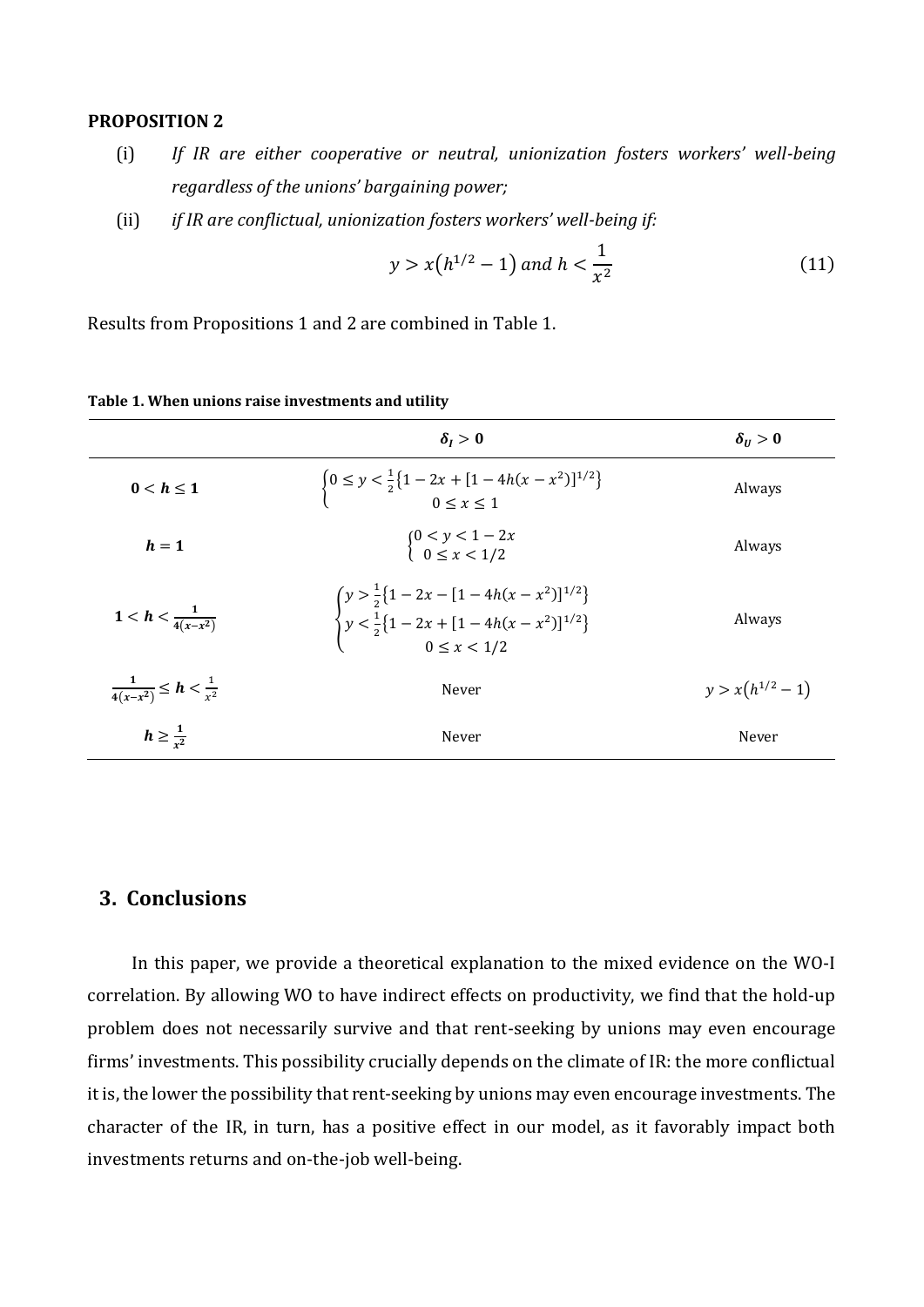The policy implications are of primary relevance, as it is not a matter of *whether* mediating bodies such as workers' organizations favor firms' profitability and workers' well-being or not—a view that during the last decades mirrored into a declining role for unions (e.g. Bennett and Kaufman, 2006) also motivated by their supposed negative effect on HR management (Verma, 2006)—but rather a matter of *when*. Investing in a better IR climate—both at the macro (IR in a more traditional sense) and the micro (HR management) levels—is what our unified view suggests. Whether this implies a higher share of unionized workers—such as, e.g., in Freeman and Rogers (1999)—is beyond the scope of the present contribution.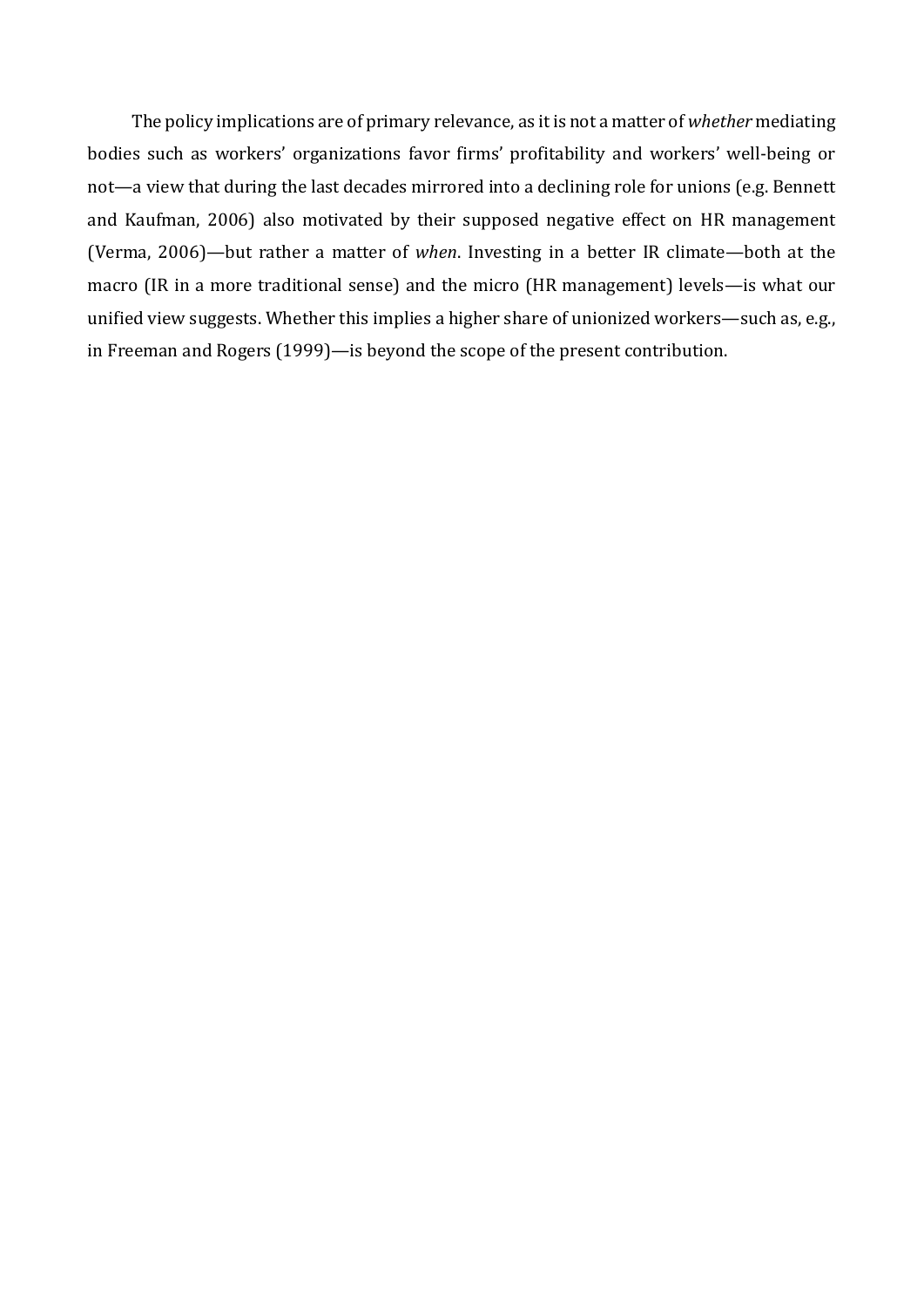## **Acknowledgements**

We thank Matteo Bocchi, Laszlo Goerke, Olga Zacharopoulou and the participants to the 2<sup>nd</sup> Astril Conference (University of Rome), and to the 11th Workshop in Labor Economics (IAAEU, University of Trier) for helpful comments

### **References**

- Addison, J.T., Schank, T., Schnabel, C., Wagner. J., 2007. Do Works Councils Inhibit Investment? Industrial and Labor Relations Review, 60: 187–203.
- Addison, J.T., Teixeira, P., 2019. Strikes, employee workplace representation, unionism, and industrial relations quality in European establishments. Journal of Economic Behavior and Organization, 159: 109-133.
- Addison, J.T., Teixeira, P., Evers, K., Bellmann, L., 2017. Collective bargaining and innovation in Germany: a case of cooperative industrial relations? Industrial Relations: A Journal of Economy and Society, 56(1): 73-121.
- Antonioli, D., Massanti, M., Pini, P., 2011. Innovation, industrial relations and employee outcomes: evidence from Italy. The Journal of Economic Studies, 38(1): 66-90.
- Beath, J. Katsoulacos, D., Ulph, D., 1989. Strategic R&D policy. The Economic Journal, 99 (395): 74-83.
- Bénabou, R., Tirole J., 2003. Intrinsic and extrinsic motivation. Review of Economic Studies, 70 (3): 489-520.
- Bryson A., Forth, J., Stokes, L., 2017. Does employees' subjective well-being affect workplace performance? Human relations, 70(2): 1-38.
- Bennett, J.T., Kaufman, B.E., 2006. What do union do? A twenty-year perspective. London: Routledge
- Böckerman, P., Ilmakunnas, P., 2012. The job satisfaction-productivity nexus: a study using matched survey and register data. Industrial and Labor Relations Review, 65(2): 244- 262.
- Bradley, D., Kim, I., Xuan, T., 2016. Do Unions Affect Innovation? Management Science, 63(7): 2251-2271.
- Card, D., Devicienti, F., Maida, A., 2014. Rent-sharing, holdup, and wages: evidence from matched panel data. Review of Economic Studies, 81: 84–111.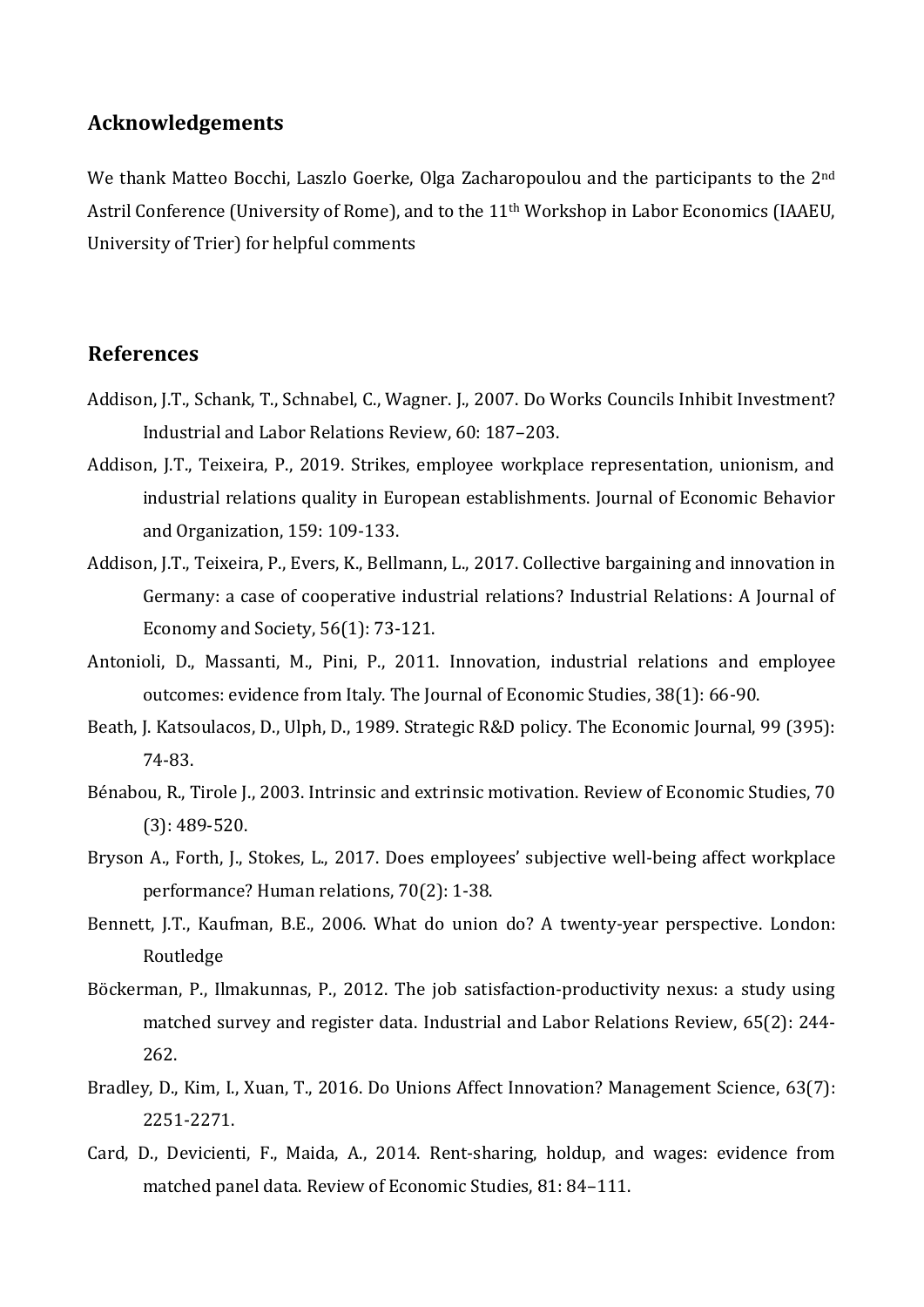- Cotti, C.D., Haley, M.R., Miller, L.A., 2014. Workplace flexibilities, job satisfaction and union membership in the US workforce'. British Journal of Industrial Relations, 52(3): 403– 425.
- DeNeve, E., Krekel, C., Ward, G., 2019. Employee Wellbeing, Productivity and Firm Performance. CEP Discussion Papers no. 1605, Centre for Economic Performance, LSE.
- Felstead, A., Gallie, D., Green, F., Inanc, H., 2015. Fits, misfits and interactions: learning at work, job satisfaction and job-related well-being. Human Resources Management Journal, 25(3): 294-310.
- Freeman, R.B., Medoff, J.L., 1984. What do unions do? New York: Blackwell Publisher.
- Freeman, R.B., Rogers, J., 1999. What workers want. Ithaca, N.Y.: Cornell University Press.
- Grout, P.A., 1984. Investment and wages in the absence of binding contracts: a Nash bargaining approach. Econometrica, 52(2): 449-460.
- Hashimoto M., 1981. Specific human capital as a shared investment. American Economic Review, 3: 476-482.
- Hashimoto M., Yu B., 1980. Specific capital, employment contracts and wage rigidity, The Bell Journal of Economics, 2: 536-549.
- Hirsch, B.T., 2004. What do unions do for economic performance? Journal of Labor Research, 25: 417–455.
- Holm, J.R., Lorenz, E., 2015. Has "Discretionary Learning" declined during the Lisbon agenda? A cross-sectional and longitudinal study of work organisation in European nations. Industrial and Corporate Change, 24(6): 1179–1214.
- Klein, H.J., Potosky, D., 2019. Making a conceptual contribution at Human Resource Management Review. Human Resource Management Review, 29: 299-304.
- Kristof-Brown, A.L., Zimmerman, R.D., Johnson, E.C., 2005. Consequences of individuals' fit at work: a meta-analysis of person–job, person–organization, person–group, and person– supervisor fit. Personnel Psychology, 58(2): 281–342.
- Laroche, P., 2016. A meta-analysis of the union–job satisfaction relationship. British Journal of Industrial Relations, 54(4): 709-741.
- Lindblom, C.E. 1948. The union as a monopoly. The Quarterly Journal of Economics, 62(5): 671- 697.
- Machin, S. Wadhwani, S., 1991. The effects of unions on investment and innovation: evidence from WIRS. Economic Journal, 101: 324-330.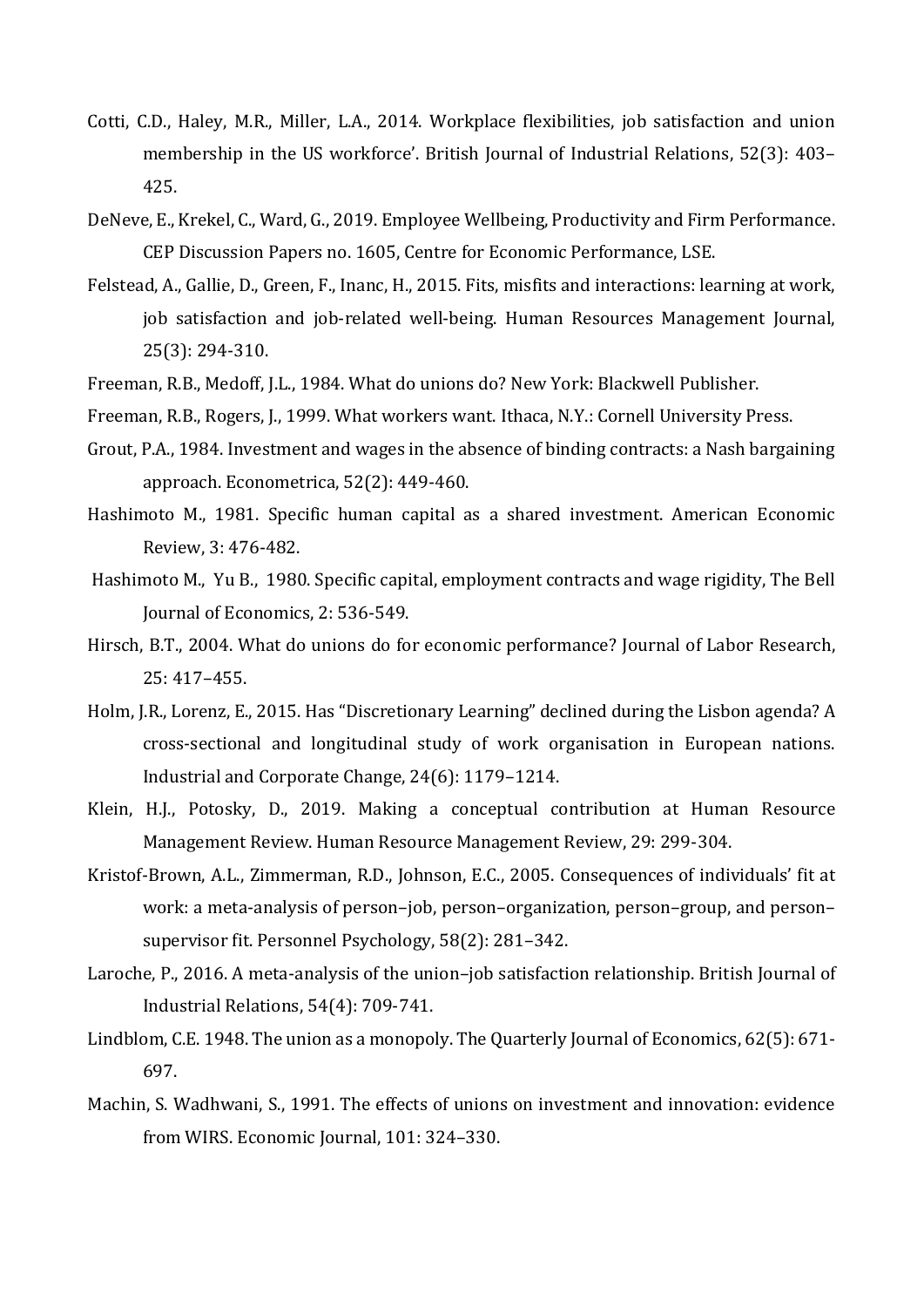- Menezes-Filho, N., Van Reenen, J., 2003. Unions and innovation: a survey of the theory and empirical evidence. In: International handbook of trade unions, Addison, J.T., Schnabel, C. (Eds), Cheltenham, Uk: Edward Elgar, pp. 293–334.
- Solow, R.M., 1979. Another possible source of wage stickiness. Journal of Macroeconomics, 1: 79-82.
- Stark, O., Hyll, W., 2011. On the economic architecture of the workplace: repercussions of social comparisons among heterogeneous workers. Journal of Labor Economics, 29(2): 349- 375.
- Strauss, G., 1968. Human relation—1968 style. Industrial Relations, 7: 262-276.
- Swank, O., 2016. Don't demotivate, discriminate. American Economic Journal: Microeconomics, 8(1): 140-165.
- Verma, A. 2006. What do unions do to the workplace? Union effects on management and HRM policies. In: What do union do? A twenty-year perspective, J.T. Bennett, B.E. Kaufman (Eds.), London: Routledge, chapter 9.
- Walswort, S., 2010. What do unions do to innovation? An empirical examination of the Canadian private sector. Relations Industrielles, 65(4) : 543–561.